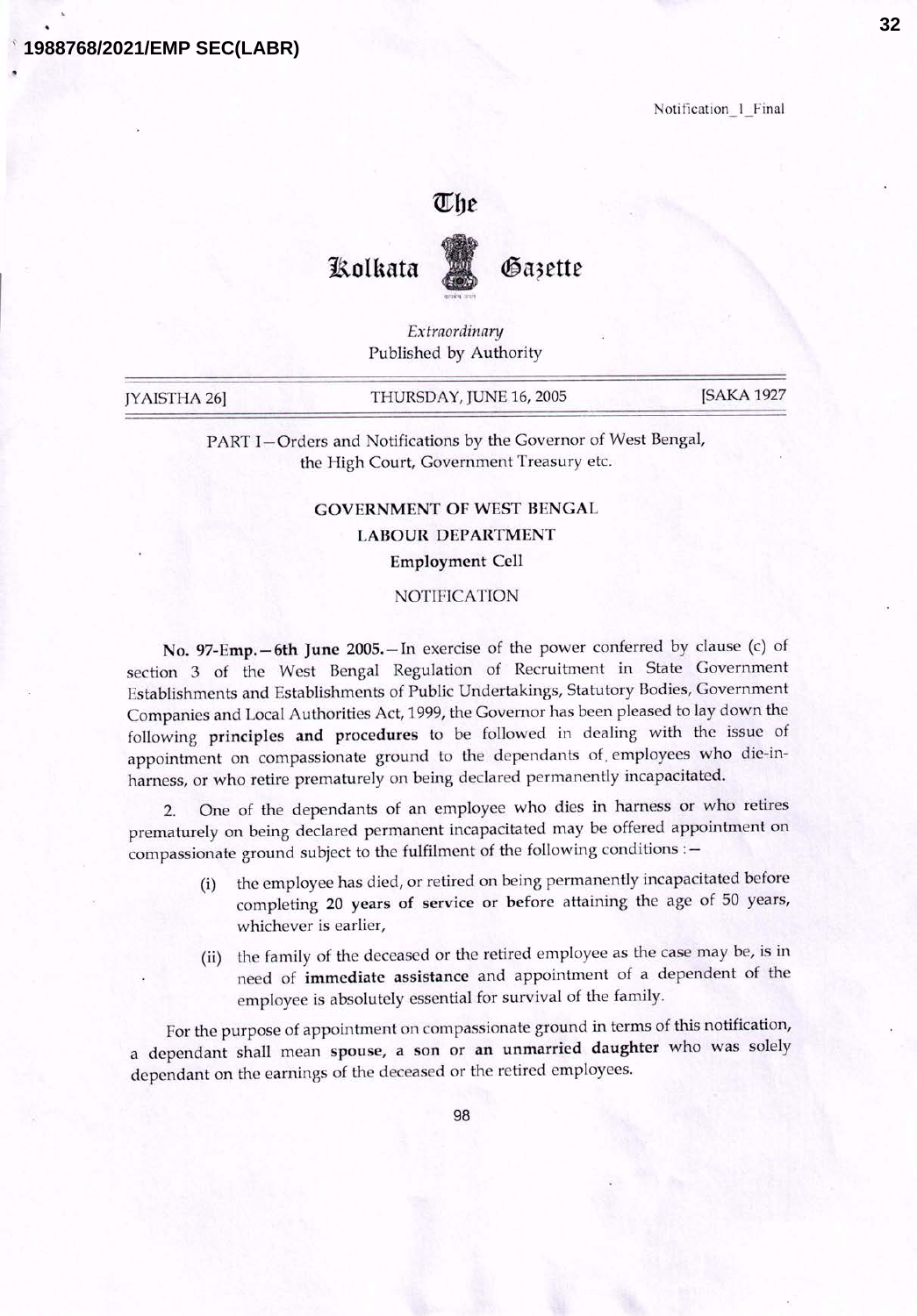**33**

3. No appointment on compassionate ground shall be offered to a dependant of an employee who dies in harness or who retires prematurely on being declared permanently incapacitated after completing 20 years of service or after attaining 50 years, whichever is earlier. The dependants of such an employee may be allowed the following reliefs if the family is in need of immediate assistance and a dependant of the employee would have otherwise been eligible for appointment on compassionate ground but for the employee completing 20 years of service or attaining the age of 50 years, whichever is earlier, at the time of death or premature retirement.

- (1) An ex gratia grant equivalent to :  $-$ 
	- (i) 45 days emoluments for each completed years of continuous service limited to the total emoluments that the employee would have drawn at the prevailing level of his emoluments for the residual period of his service,

Or,

(ii) An amount equivalent to 35 days emoluments for each completed year of continuous service plus 25 days emoluments for each remaining year of the residual period of service limited to the total emoluments that the employee would have drawn at the prevailing level of his emoluments, for the residual period of his service, whichever is higher. For the purpose of payment of ex gratia grant in terms of this notification, the residual period of service means the period of service that the employee would have had but for his death or premature retirement.

(2) Family pension, where applicable, at the rate of 50 per cent of pay last drawn, for 7 years or till the employee would have retired on attaining the age of superannuation but for his death, whichever is later. No such enhanced family pension would be admissible after the date on which the employee would have attained the age of 65 years.

4. Notwithstanding anything contained in para 1, the dependants of an employee who die-in-harness, or who retire on being declared permanently incapacitated, before completing 20 years of service or before attaining the age of 50 years, whichever is earlier, may opt for the reliefs enumerated in para 3 in lieu of appointment on compassionate ground.

5. A dependant of an employee who dies in harness, or retires on being declared permanently incapacitated may apply to the appointing authority through the Head of the Office of the employee in the prescribed proforma as per Part-I & Part II of Annexure' A' of this Department Notification No. 303-Emp., dated 21-08-2002 along with that copy of death certificate/ Part-I and Part-I Annexure 'B' of this Department aforesaid notification alongwith a medical certificate, as the case may be praying for employment on compassionate ground or financial relief. On receipt of such application, the appointing authority shall form an enquiry committee comprising not less than three senior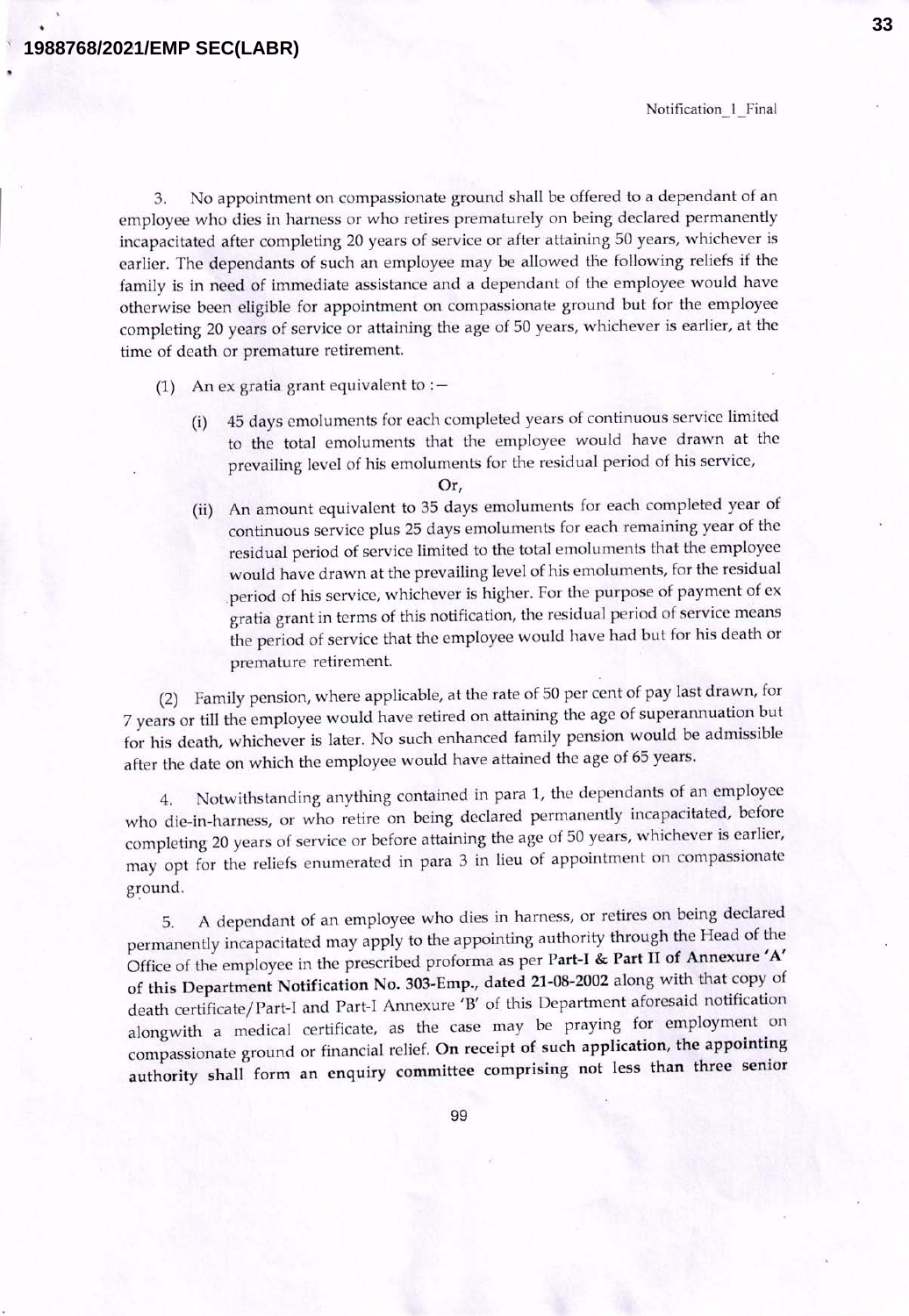Notification 1 Final

officials of the Department to which the employees belonged. The committee so formed shall make enquiries about the genuineness of the prayer as well as the financial condition of the family of the deceased or the prematurely retired employees and submit a report within one month as per Part-III of Annexure-A/Annexure-B of this Department aforementioned notification to the Nodal Committee set up in the Labour Department of the State Government.

6. The Nodal Committee referred to in para 5 above will be headed by a designated Special Secretary in the Labour Department and will include a Joint Secretary of the Finance Department and one Joint Secretary of each of the concerned Administrative Departments, whose proposals are to be considered. The Nodal Committee shall generally meet once in a month or as often as necessary, so that there is no delay in consideration of the proposals. While examining the recommendations received from different Departments, the Nodal Committee shall ascertain the financial status of the families of the deceased or the retired employees carefully and give its recommendation regarding the need for immediate financial assistance for the respective families. Where the Nodal Committee is of the view that one of the dependants of a deceased or retired employee should be offered employment on compassionate ground in terms of this notification it shall also recommend the name of the suitable dependant, who may not necessarily be the dependant who made the application.

7. The recommendations of the Nodal Committee will be placed before the Principal Secretary/Secretary, Labour Department who will pass orders regarding the eligibility of persons for appointment on compassionate ground or for financial reliefs, as the case may be, with the approval of the Minister-in-Charge of Labour Department.

8. The Labour Department will forward the names of persons found eligible for appointment on compassionate ground to one or more of the following Departments, for appointing them against available vacancies.

- (1) Health & Family Welfare Department
- (2) School Education Department
- (3) Higher Education Department
- (4) Mass Education & Extension Department
- (5) Horne (Police) Department
- (6) Jails Department

9. Unless there are exceptional reasons, the Department to which the name of a person is forwarded by the Labour Department in terms of para 8 will issue the order of appointment after observing usual formalities. If for exceptional reasons, it is not possible to accommodate the person in any of the Departments mentioned in para 8, appointment may be made against available vacancies in any other Department.